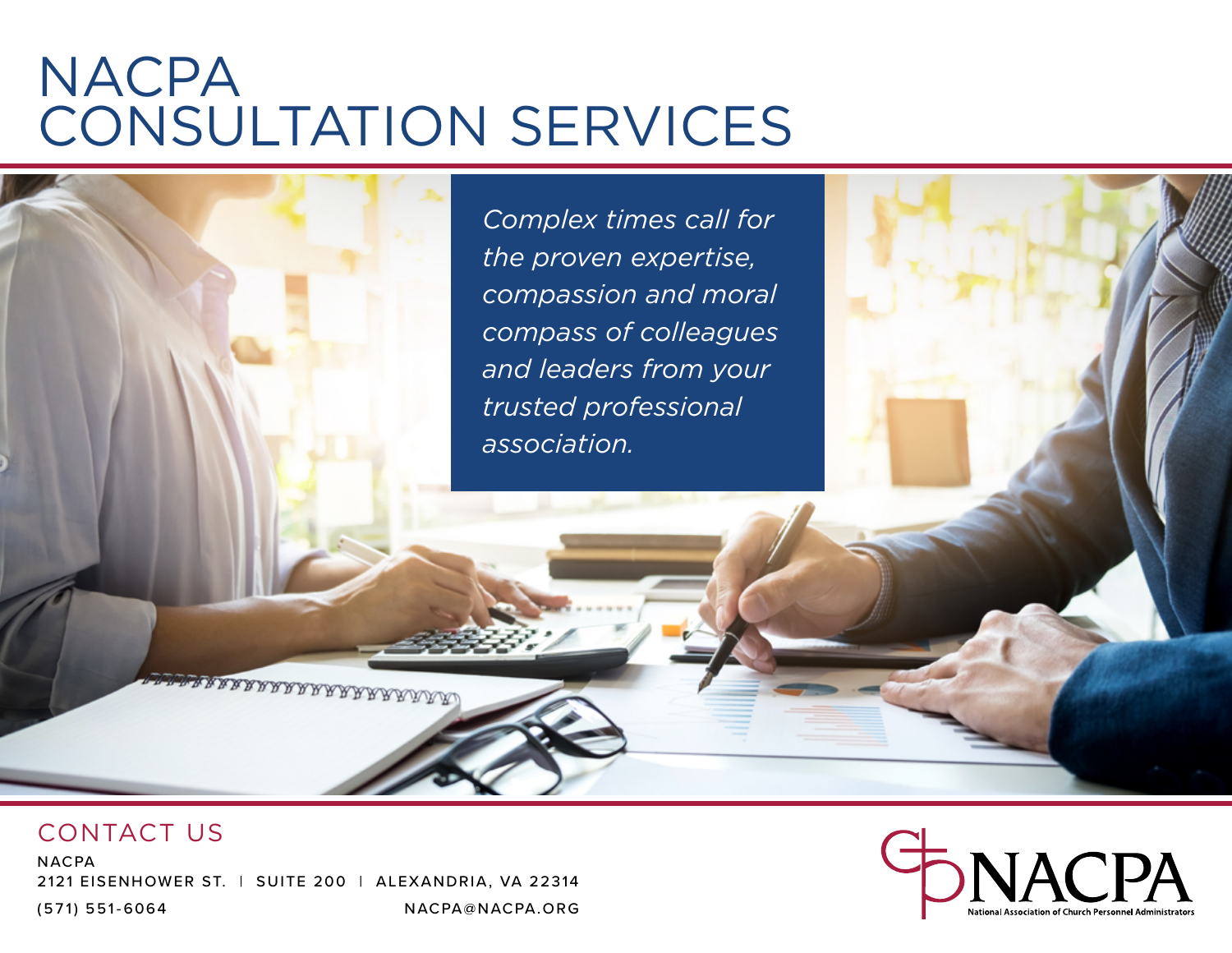# HELP DURING

### MEET OUR CONSULTANTS

# **COMPLEX TIMES**

#### NACPA is ready to support you and your organization during this challenging time.

#### **We can offer strategic guidance as you navigate:**

- Furloughs
- Job consolidations
- Re-organizations
- Pay freezes
- Salary structure changes
- Assistance with returning to the workplace
- Diocesan clergy personnel handbook development and reviews
- Personnel policies and procedures handbook and reviews

#### **Once you are ready to move forward, we can help by:**

- Reviewing the HR strategy and compensation philosophy and making suggestions for better alignment with the changing environment
- Examining the HR program and recommending ways to improve/simplify processes
- Providing tools for managing pay and pay structures
- Conducting internal pay equity analyses through a *Just Treatment* lens



**Shannon Drohman** has 25 years in compensation and HR, including designing compensation and classification programs. **shannon@compensationconnections.com** 



**Mary Kessler** has more than 35 years of human resource experience in a church environment. **maryrkessler@outlook.com**



**Kathy Marek** brings more than 20 years experience in compensation and HR and has served as a compensation analyst. **kathy@compensationconnections.com**



**Ricardo Serrano** served as the Director of Human Resources for the Diocese of Tucson for 14 years and worked in HR with the IBM Corporation. **rserrano4@cox.net** 



**Jim Smith** has extensive HR background, including working with the Archdiocese of San Antonio.

**emailjim@gmail.com**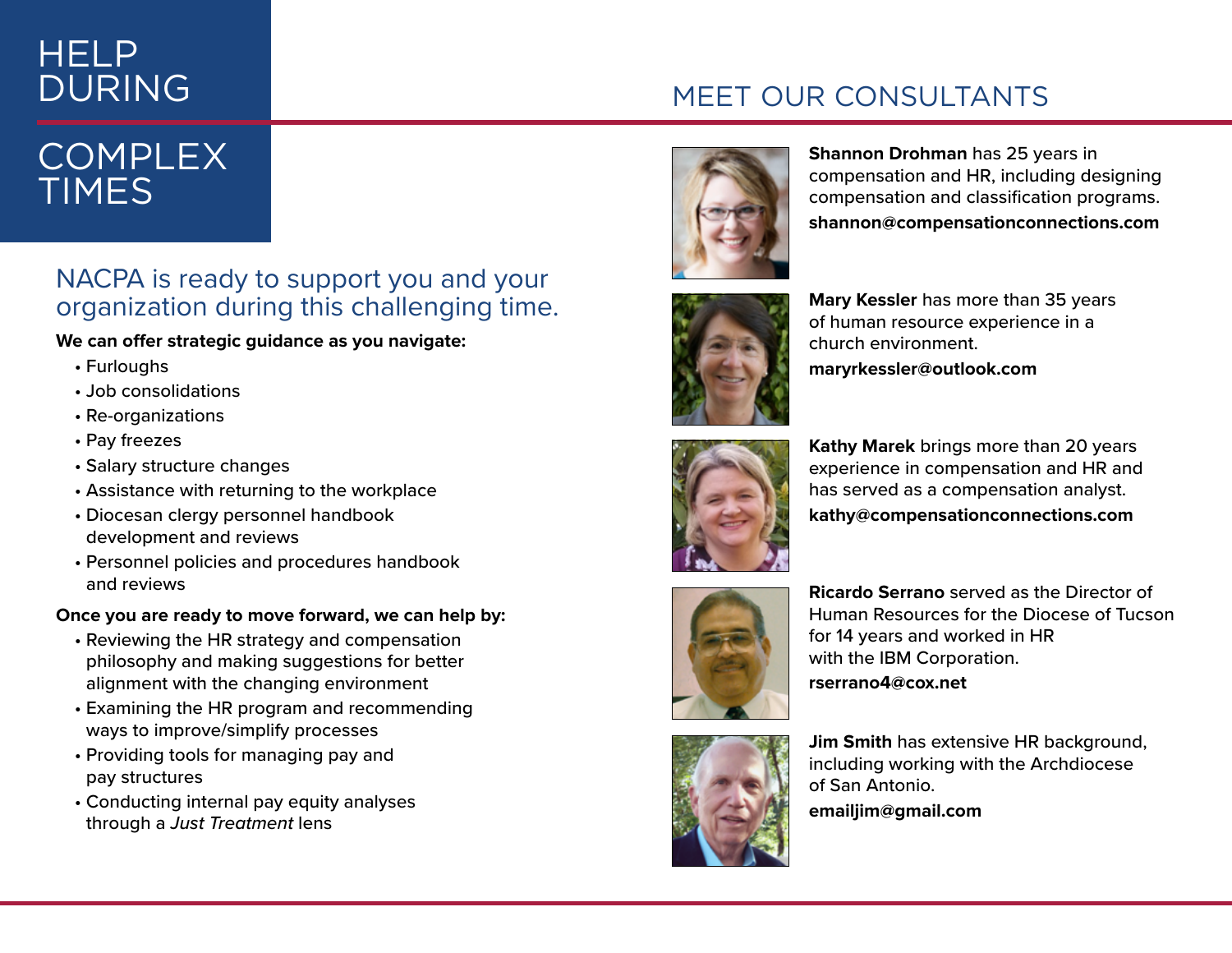### WHAT OUR

### **CLIENTS** SAY

### TESTIMONIALS

We are so fortunate to have found and to be working with Shannon Drohman. She has been such a Godsend to us; she asks the right questions and provides guidance and direction so we can make appropriate compensation decisions for our organization. Her communication and organizational skills have been exemplary, and our leadership team is impressed and pleased that we are working with her. I would absolutely recommend this service to anyone looking for compensation expertise for their organization.

 *—Jennifer Clemens, Assistant Director of HR, Archdiocese of Seattle*

This past year we requested a market analysis from NACPA to benchmark some of our positions to the current labor market. They not only did an analysis of the positions we needed but also went well above and beyond. In addition to the detailed market analysis of our positions, they also provided greater market insight, trending, and so much more. The amount of information and detail they presented was far above our expectations.

Our expectations were exceeded in both the information and timeliness in which it was received. They were terrific working with us and explained everything in great detail. I would highly recommend them for your labor market analysis needs.

*—Paul Doell, Staffing Manager, St. Luke Benefit & Insurance Services Corp. Serving the Diocese of Green Bay*

NACPA and Mary Kessler came in to our Diocese with experience, knowledge, and a true desire for the betterment of our organizational structure and assist us in creating a well-defined compensation program. We are glad to know that NACPA with a focus on Catholic organizations is available with these services as well as other resources to assist us in our work.

*—Deacon Michael Straub, Director, Human Resource at Diocese of Shreveport, Louisiana*

The Diocese of Lafayette employed the services of NACPA for providing comprehensive consultations for both, compensation and organizational structure. We were very pleased with the services provided by Mary Kessler, who is the epitome of professionalism. Mary is very knowledgeable in HR processes and compensation structures and has a gift for communicating this with all parties involved; directors and support staff, as well as the Bishop and his Senior Staff. The final recommendations presented have provided us with a timeless resource in our continuing efforts to provide a workplace that reflects Justice and Integrity, enabling us to more efficiently and effectively serve the people of the Diocese of Lafayette.

*—Maureen Fontenot, PHR, SHRM-CP, Chancellor, Diocese of Lafayette*

The Diocese of Honolulu's Chancery Office called upon NACPA for an organizational analysis to assist the Bishop in making future decisions about structure and service to our parishes, schools and Catholic communities. We were extremely blessed to have Mary Kessler of NACPA assigned to this project as Mary assisted our Diocese with a similar initiative in the past that led to improvements in the capacity of the human resources function. The process of gathering information, speaking to stakeholders and communication with all those involved was done in an extremely professional way leveraging technology but still valuing face to face interaction. Just as important, the process ensured that all those involved had an opportunity to provide feedback and made people feel comfortable doing so. The results were presented clearly and with backup data, and action items to improve areas of opportunity were practical and achievable. We continue to use the information gathered through this project to assist us in decision making for the future. Thank you so much to NACPA for all you do for our Diocese and the Catholic faith.

*—Dara Perreira, Director of Human Resources, Diocese of Honolulu*

#### HIGHLIGHTS OF OUR EXPERIENCE WORKING WITH CATHOLIC ORGANIZATIONS

The NACPA project team has worked with a significant number of Catholic organizations, from those serving less than 200,000 Catholics to more than 4 million. The primary deliverables of those projects included:

- Reviewing and developing all elements of an employee pay program including philosophy, policy and procedural statements
- Creating job analysis tools, conducting job audits and writing job descriptions
- Defining the job ranking/evaluation methodology
- Researching comparable job market data for all positions including designing and using a custom survey
- Developing a system of pay ranges that accounted for geographic differentials
- Analyzing employee pay from several aspects (market, compression, internal equity, etc.)
- Identifying implementation strategies, including specific methodologies for providing pay increases
- Creating and facilitating management training and employee communication sessions to ensure a clear understanding of the principles, mechanics and future utilization of the new pay system